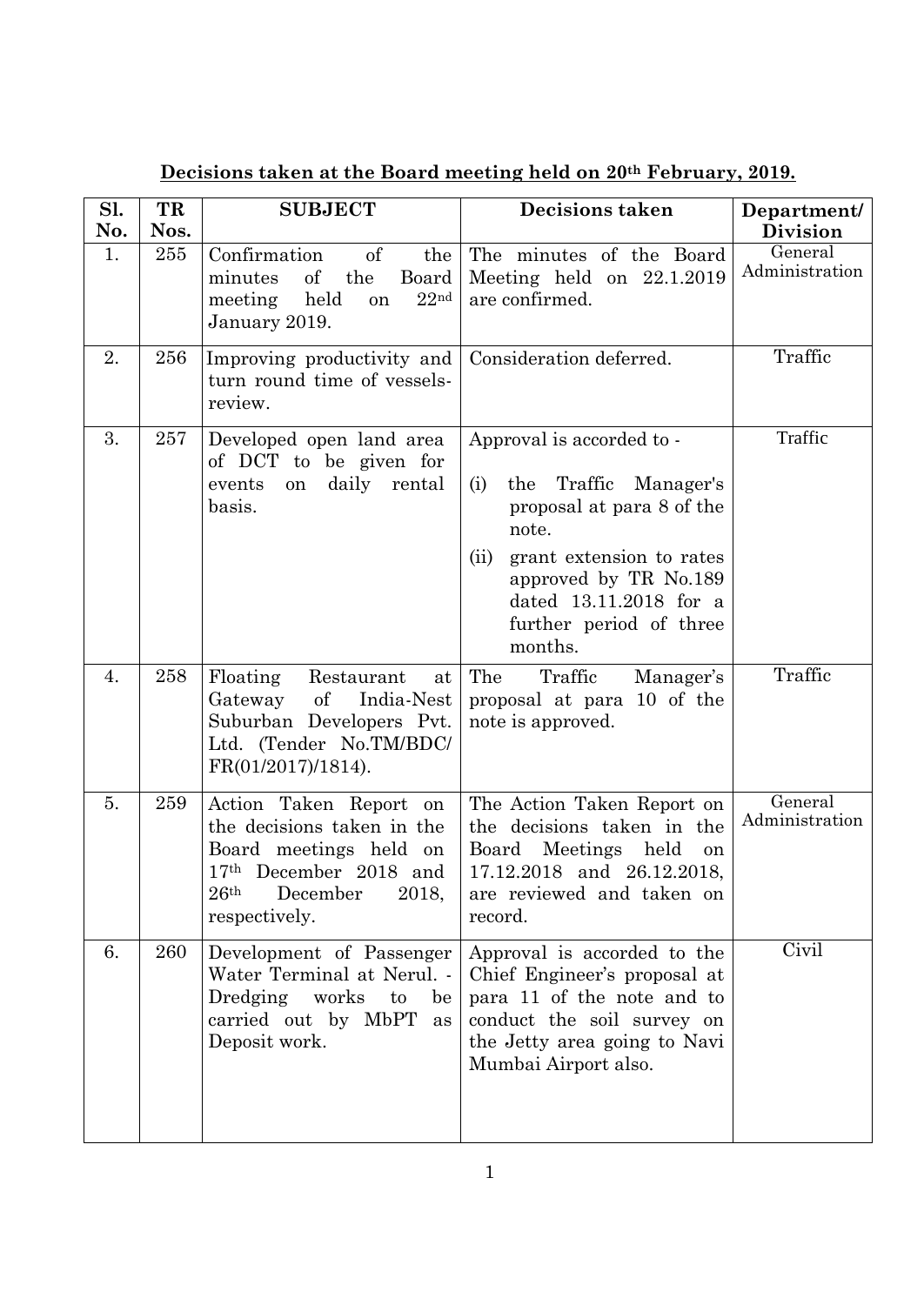| Sl. | TR   | <b>SUBJECT</b>                                                                                                                                                                                                                                                                                                                                    | <b>Decisions taken</b>                                                                                                                      | Department/     |
|-----|------|---------------------------------------------------------------------------------------------------------------------------------------------------------------------------------------------------------------------------------------------------------------------------------------------------------------------------------------------------|---------------------------------------------------------------------------------------------------------------------------------------------|-----------------|
| No. | Nos. |                                                                                                                                                                                                                                                                                                                                                   |                                                                                                                                             | <b>Division</b> |
| 7.  | 261  | Tender<br>No.E47A/2017-<br>Maintenance dredging in<br>Approach Channels, Turning<br>Circles,<br>Outside<br>Berths,<br>Indira Dock Basin, Bunder<br>Areas and Anchorages of<br>Mumbai Port for the left<br>over dredging of the year<br>$2017-18$ and two years, i.e.,<br>2019-20<br>2018-19<br>and<br>Dredging requirement<br>at<br>North of OCT. | Chief<br>The<br>Engineer's<br>proposal at para 6 of the note<br>is approved.                                                                | Civil           |
| 8.  | 262  | Extension of concessional<br>for<br>box<br>rate<br>composite<br>handling of container at<br>CFS/Docks.                                                                                                                                                                                                                                            | The<br>Traffic<br>Manager's<br>proposal at para 5, read with<br>FA&CAO's<br>comments<br>at<br>para 6 of the note,<br><i>is</i><br>approved. | Traffic         |
| 9.  | 263  | Logistic arrangements for<br>the Meeting with MbPT<br>front<br>stakeholders<br>water<br>held on 30.10.2018.                                                                                                                                                                                                                                       | Ex-post-facto<br>approval<br>is<br>accorded<br>the<br>to<br>Chief<br>Engineer's proposal at para 5<br>of the note.                          | Civil           |
| 10. | 264  | Invitation of Tender for<br>allotment of eight rooms,<br>each admeasuring 25 sq.<br>m., at 12B Indira Dock<br>Shed on license basis for<br>use as office accommodation<br>for<br>management,<br>cargo<br>administration,<br>house-<br>keeping, etc.                                                                                               | The<br>Traffic<br>Manager's<br>proposal at para 14 of the<br>note is approved.                                                              | Traffic         |
| 11. | 265  | Proposal for filing a suit<br>for claim<br>towards<br>sale<br>$\sigma f$<br>Lot<br>deficit<br>charges<br>No.AL/00242.                                                                                                                                                                                                                             | The<br>Traffic<br>Manager's<br>proposal at para 4 of the note<br>is approved.                                                               | Traffic         |
| 12. | 266  | Demolition<br>of<br>old<br>dilapidated toilet block at<br>15 ID storage area.                                                                                                                                                                                                                                                                     | The<br>Chief<br>Engineer's<br>proposal at para 3 of the note<br>is approved.                                                                | Civil           |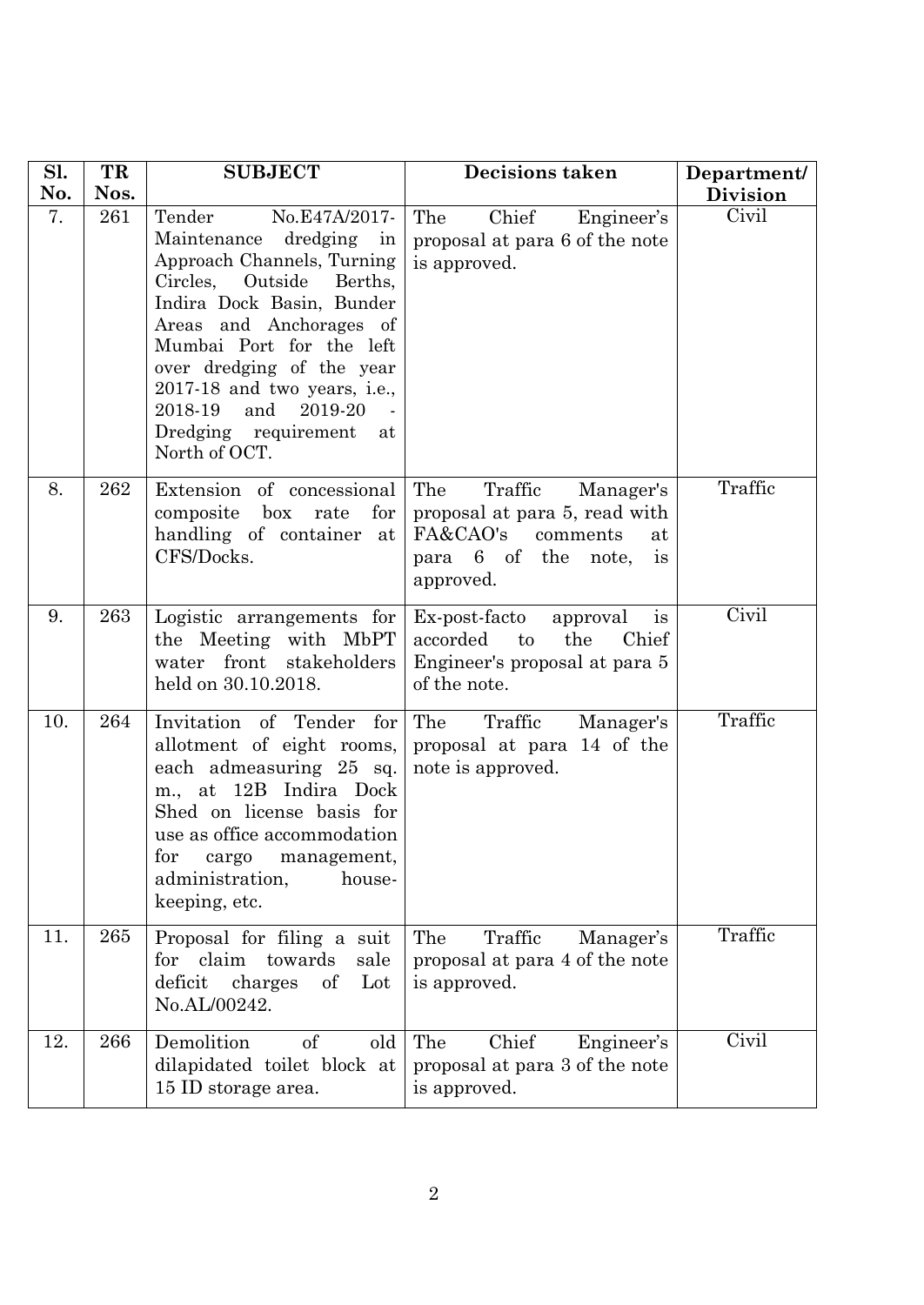| Sl. | TR   | <b>SUBJECT</b>                                                                                                                                                                                                                                                                                     | <b>Decisions taken</b>                                                                                                                                                                                                                                                                           | Department/     |
|-----|------|----------------------------------------------------------------------------------------------------------------------------------------------------------------------------------------------------------------------------------------------------------------------------------------------------|--------------------------------------------------------------------------------------------------------------------------------------------------------------------------------------------------------------------------------------------------------------------------------------------------|-----------------|
| No. | Nos. |                                                                                                                                                                                                                                                                                                    |                                                                                                                                                                                                                                                                                                  | <b>Division</b> |
| 13. | 267  | file<br><b>Not</b><br>suit<br>to<br>$\prime$<br>of<br>withdrawal<br>suits<br>drop<br>appeals/<br>execution<br>proceedings / proceedings<br>in cases of monetary claim<br>₹5<br>lakhs<br>of<br>upto<br>all<br>departments except Estate<br>rentals.                                                 | The Chief Law Officer (I/c.)'s<br>proposal at para 11, read<br>with minutes of the Deputy<br>Chairman at para 10.1 of the<br>note, is approved.                                                                                                                                                  | Legal           |
| 14. | 268  | Tender No. DC-3/2010 for<br>hiring of two 50 ton tugs -<br>Extension of Contract for a<br>further<br>of<br>period<br>11<br>months.                                                                                                                                                                 | The<br>Deputy<br>Conservator's<br>proposal at para 7 of the note<br>is approved.                                                                                                                                                                                                                 | Marine          |
| 15. | 269  | Extension for work-order<br>No. H/E/37A/2016-17/8983<br>dated $31.01.2017$ for six<br>months from $01.03.2019$ to<br>31.08.2019 - under Tender<br>No. CMO-07/2016-17<br>for<br>Outsourcing<br>of<br>Housekeeping and Facility<br>Management Services<br>in<br>Mumbai<br>Port<br>Trust<br>Hospital. | The Chief Medical Officer's<br>proposal at para 8 of the note<br>is approved.<br>As regards Trainee Nurse, if<br>requirement is not fulfilled,<br>the post may be re-advertised<br>with remuneration $\omega$ ₹15,000<br>month<br>against<br>per<br>as<br>@ ₹10,000 per month being<br>paid now. | Medical         |
| 16. | 270  | Tender<br>96/2016<br>No.<br>$\qquad \qquad -$<br>of<br><b>HCP</b><br>Reinstatement<br>Design, Planning $\&$<br>Management Pvt. Ltd. for<br>balance<br>work of Master<br>Planning and Infrastructure<br>design of Township land of<br>Mumbai Port.                                                  | The<br>Chief<br>Engineer's<br>proposal at para 6 of the note<br>is approved.                                                                                                                                                                                                                     | Civil           |
| 17. | 271  | Demolition of Power Pack<br>Room<br>(PPR)<br>No.2<br>near<br>Shed 14 VD.                                                                                                                                                                                                                           | The<br>Chief<br>Engineer's<br>proposal at para 3 of the note<br>is approved.                                                                                                                                                                                                                     | Civil           |